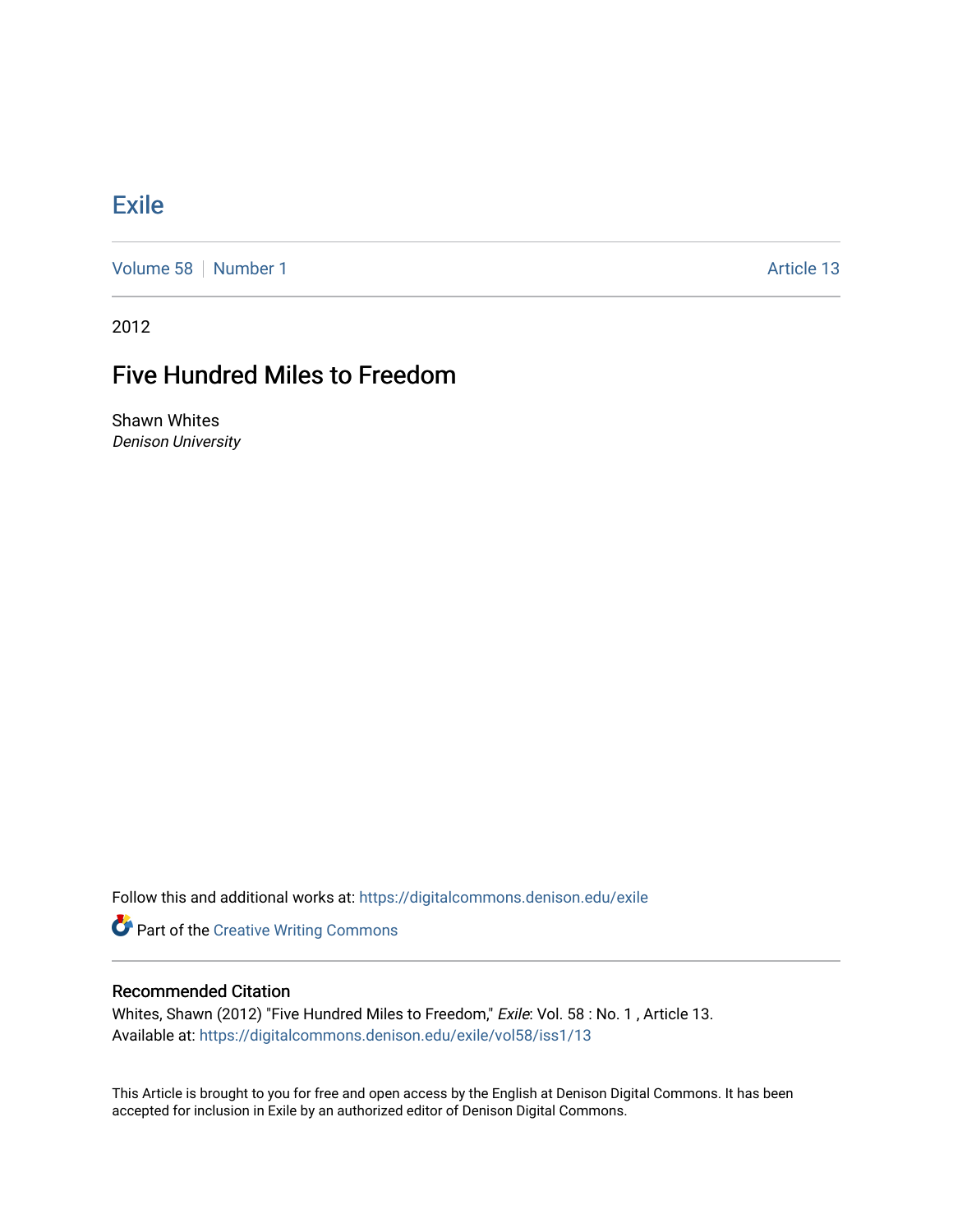## **Five Hundred Miles to Freedom**

By Shawn Whites

Driving your father's pickup truck, your head turned to see how far we'd come, the empty road splitting the barren blue desert sand behind us, five hundred miles to freedom. You smile like I have never seen you smile before—and this time I think it's real—as the wind swirls your blonde hair and the dark shadows of the landscape move fast outside the window like a shutter-film, placing you against it in slow motion.

 Do you see the fireworks in the distance as they climb above the dark limestone hills, kaleidoscopic, the remnants falling to the horizon like candy sprinkles? Do you hear their explosions echo in the vacuum of the empty night, like popcorn popping inside a microwave? Inside the truck the cassette tape plays a hollow electric guitar as a man's voice echoes and with each note, higher, higher, I watch your eyes close and you dance, your head moving sinuously in circles, your feet tap-tapping on the floor, until you become invisible.

 We're driving fast at ninety miles per hour and the fireworks get closer but I don't know where they're coming from, we haven't passed through a town since we got into this desert and that was hours ago. I watch them like I used to watch them on the fourth of July back home in Indiana where you and I used to sit on that old white bed sheet in the middle of the high school football field, the stadium lights turned off. We'll never see that field again, though, never going back to that town, and as I begin to float away into a memory you grab my thigh and then point out the windshield and say, *Do you see? Is that …* and I say, *Maybe it's a fair? I don't know, maybe it's not real. It can't be*. You ask, *Can we stop*? And I look down at the duffle bag that hides a stack of crumpled bills, \$2,695 to be exact—both of our savings combined minus the couple hundred that we'd already spent on bread, gas, and water to get this far—and you look at me and say, *Please?* But the way your eyes stare at me, I can't say no, so I tell you, *If it's more than \$10 we can't go in,* and you must think it's not because now I feel your lips pressed against my cheek.

When I pull the truck over into a parking lot of sand and gravel there are only four cars. I don't want to spend any of the money so I tell you, *They must be closed*, but you say, *All the lights are on, and the music, can't you hear the music?* So I say, *Alright,* and we walk up to a booth that reads tickets but there is no one inside. I put my hand in the pocket of my jeans and feel a few dollar bills but you grab me and say*, Wes, there is no one here, let's just go inside*, and we do.

 A carnival, but not like back home, because the few people we see here are all brown, nothing like we've ever seen before, and you tug my shoulder and whisper into my ear, *Look how dark they are, I think they're Native Americans*. I've only seen them in history books, never in real life, so I say, *I think you're right*, and we continue walking as we smile at them not knowing what to do, and they smile back—I can tell this makes you happy.

 Look at the neon lights of the Ferris wheel glowing like a Christmas tree set against a dark black sky; listen to the clanging sounds of the carousel turning its rustic wooden horses, the pipe organ blowing chimes like train whistles, the cymbals like tin pots dropped upon a kitchen floor. Do you smell the funnel cakes and the steam from the fried red peppers? Do you feel the thin air out here struggling to hold us down, almost like you could float away any minute? We walk straight to the Ferris wheel because I want to be romantic and take you to the top of the world, and when we ride you quickly fall asleep on my shoulder as we move like a clock hand slowly turning time.

 As you're asleep I stare up at the moon, who looks much lonelier than us, and who is so luminously white like a jewel from all the stars reflecting off of each other that she looks like one big eye in the sky the only eye to watch over us now—just like it's watching over the land below. I began talking to the moon, because, you know, when you disappear like this I need someone to talk back, and the moon talks back, and I know, as the craters seem to move to form a smile as if acknowledging what I say.

 But it's getting late and the Ferris wheel bulbs are shutting of one by one so I nudge you and say, *We better go*. As we're walking almost everyone who was here has left, and I catch your eyes peering over to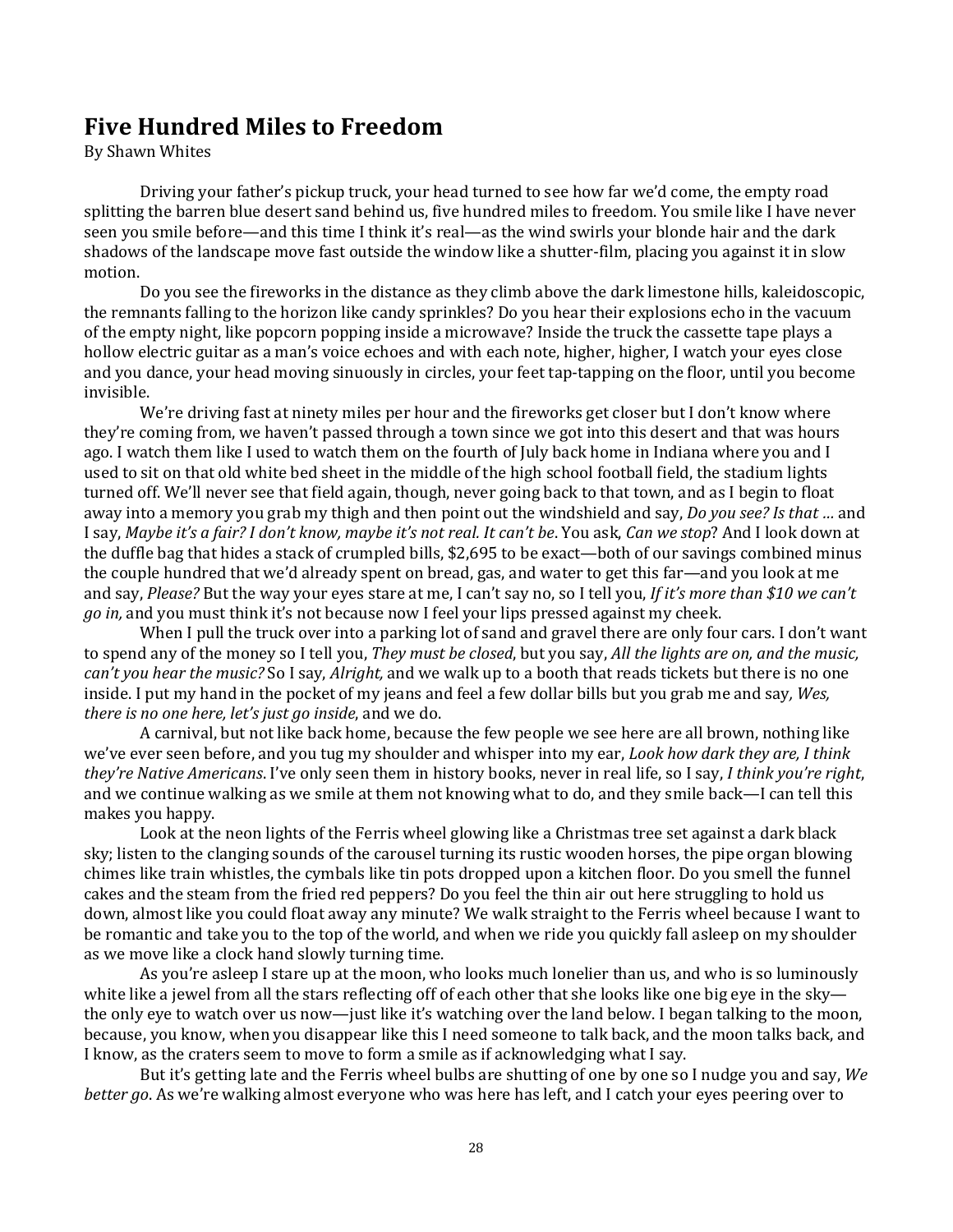the red trailer to your left that holds stuffed animals on the wall. I know that your dad never took you to the fair, never did a nice thing for you, and I wish your mother was still alive because she would've saved you from him, but that's why I'm here, that's why we left, and though I can't do much for you I want to do all that I can so I lead your hand with me towards the stand and you say, *Where are we going?* I lead you along to the little man behind the counter with a thick black moustache and thin green eyes whose white shirt still sticks to his skin from the hot desert day. He asks in slow English, *What are you two kids doing out here so late, all alone in the desert?* I turn to you and kiss your forehead and tell the man, *Just chasing a dream.* The man smiles, nods his head, and says as he waves his hands, pointing up to the sky, *Ah, you see this… this is a magical land we're on, and we believe if you close your eyes and think hard enough, your dream will find you,* and I nod, knowing that we are almost there, maybe another day, and I point up at the stuffed animals and turn to you, *Which one do you want?* And you tell me, *No, we don't have much money Wes,* but I turn to the man and say*, I'll take the brown bear,* and he looks at me real deep like he is looking through me and grabs a white buffalo from the very top instead, and it's kinda ugly, not as good looking as the bears and the horses. He hands it to me and says, *Here, this is the white buffalo, the sacred animal of my people, it will bring you closer to your dream*, and I turn to you and your cheeks are red and you've got your hand on your mouth, laughing, and I ask you, *What do you think*? And you say, *It's cute, I like it*, so I give the man \$5 and put it in your hands as we walk towards the truck. *Thank you*, *I love it*, you say, and I can tell you are happy.

 But as we get closer to the gates you slow down and begin to walk towards the bathrooms. *What is it?* I ask and you tell me, *It's a family*. A family of four, a mother and father with two young children, a girl and a boy, tucked underneath their arms, bodies pressed against each other for warmth through the cold desert night, leaning up against the entrance to the restrooms. All of their eyes are closed in sleep, and the young girl—whose head is rested on her father's round belly—moves gracefully up and down each time her father snores. All they have is a blanket to cover up the children and I watch you bend down to look at them, no expression on your face, and I can tell that this makes you sad. *What do you think they're doing here*? You ask, and I say, *They don't have any place else to go.* I say, *Let's go, there's nothing we can do*.

 Once in the truck the first thing I do is check that duffle bag and all the money is there so we get back onto the road where you ask, *Are we gonna die*? *Are we gonna end up like that Wes? Homeless in the cold?* And I laugh and say, *No, no, we're just being born. We're going to live forever,* and you clutch my hand and smile. *It's like being a kid all over again*, *isn't it? Not knowing what it all means, where we're gonna end up,* and you say, *I guess it's better than home*. Now you hold the white buffalo to your head and use it as a pillow, and after a few minutes you fall asleep, but there is something special about watching you sleep peaceful like a child as if no one could do you any harm—so I let you disappear again, but now I want to stop the truck and drift away with you.

 After a while I pull over to pee on the side of the road and as I'm standing there I hear the crunch of footsteps behind me upon gravel where they aren't supposed to be. I don't know why but I expect to turn around and see your father standing there—Mr. Rissinger in his camouflage hat and coffee stained twill shirt, a shotgun in his hands, coming after us to steal you from me and do what he's always done to you with his fist and the things he never should have made you do, blaming you for your mother's death. I start remembering the look on his face when I woke him up from his drunken slumber and told him that I was taking his daughter, that we'd never be back again, and then I told him I was taking his truck, too, and he'd never see that again either. He was too drunk and stupid to understand what I was saying though, so we packed our bags and got the hell out of that place, a one-stoplight town where there are no hopes and no dreams. It was the best feeling in the world—seeing him come out the front door screaming and stumbling as he watched us drive off forever. But when I turn around it's only you, crouched holding your jeans down to your knees with the remnants of the last green desert leaf in your hands, and you laugh and say, *I've never done this before*, and I say, *Done what before? Peed like this,* you say, *Out in the open*, and I tell you, *Don't worry, there ain't no one watching out here.* 

We get back on the road and you start talking about all the things that we're going to do, how we're going to get a place, both get jobs, and watch the sunset on the ocean. *I've never been to the ocean*, you say, and I tell you, *We're going to live on the ocean*, and you put your head on my lap as I drive and stroke your